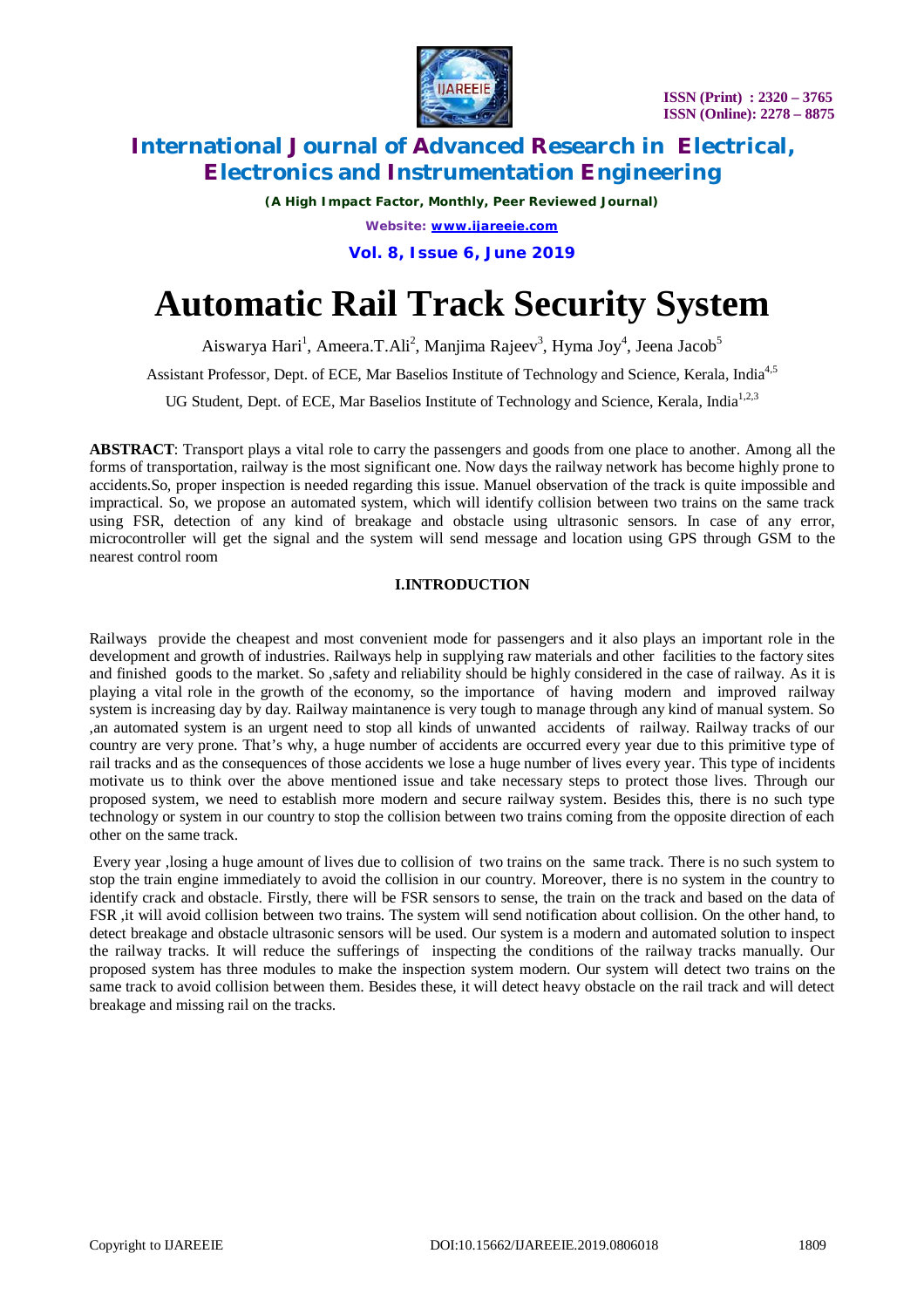

*(A High Impact Factor, Monthly, Peer Reviewed Journal)*

*Website: [www.ijareeie.com](http://www.ijareeie.com)*

#### **Vol. 8, Issue 6, June 2019**

#### **II.LITERATURE SURVEY**

Firstly, we had a survey of existing technologies of automatic track security. This survey helped us to understand which technologies are suitable for our system which will make more efficient and easy to use. From all the developed or established system worked only one or two parts of the whole system. Here, we give a short review of the technologies which are already developed. Collision is one of the major issue of train accidents in every country. To make an anticollision system, author provide a system by using DLSR (Digital Single Lens Reflex) sensor. This technology will identify the collision points and also send the distance of two train to the control room. It will monitor the system to slow down the speeds of trains. Author also used. LED and LCD panel to find if two trains are in same track or different track.

Obstacle detection is another important part of railway security system. For detecting obstacle system need to sense train arrival so author used vibration sensor. To sense the obstacle in the path of trains obstacle sensor is used and send signal to microcontroller. Author divided the rails into several blocks and all blocks consisted of laser sensors and microcontroller. The laser sensor mainly send signal to train either to stop or continue to run .Vision based method is used for automatic railroad track inspection. In this system, camera plays a vital role to capture and collect the images and videos. Author used image processing and MUSIC algorithm in this system. Image processing helped to process the frame image and MUSIC algorithm helped to detect number of signal in the presence of noise .

#### **III.WORKING**

In this system, FSR sensors will set after every 500m. Every FSR location and every train's unique identity number and phone number will set in system database. Every train has GPS which will give exact train location and save it in database. When the train starts running, the location of it will up-to-date after 500m.GSM will send a message that is online when system starts working. FSR sensor senses the force and identifies the train on track. Collision detection is one of the core objectives of this system. FSR sensors will detect collision to stop the trains. When FSR detects collision, system will search all the trains within 5km from the collided area. System will analyze which train's locations are equal to collided FSR's location from the database. After that, GSM shield will notify all the trains within 5 km from collided FSR to slow down the speed. Moreover, GSM will alert that exact two trains and control room by message. FSR will stop the particular two trains of the collided track to stop the collision and distance between them will be 1km.

Breakage and crack as well as missing rail on the railway track is a common reason for train accident. The proposed system can detect any crack and missing rail on the railway track and alert the control room with the location where breakage is detected. Ultrasonic sensors will be used to detect faults on the railway track and GSM shield will be used to convey the message with the help of a microcontroller**.** ultrasonic sensor is used to detect the crack in the railway track by measuring distance from track to sensor, if the distance is greater than the assigned value the microcontroller identifies there is a crack, also it tells the exact location of the crack by the formula " DISTANCE=SPEED\*TIME ".Then system will send notification to the nearest control room.

The ultrasonic sensor is very compact and has a very high performance. The Testing train uses ultrasonic sensors with microcontroller for its movements. Ultrasonic sensor is most suitable for obstacle detection due to its high ranging capability and low cost. It is attached to the front part of the testing train. Whenever the testing vehicle is going on the desired path the ultrasonic sensor transmits the ultrasonic waves continuously from its sensor head. Whenever an obstacle comes ahead of it, the ultrasonic waves are reflected back from an object and that information is passed to the microcontroller and alert control room through gsmmodule.GPS will provide exact location.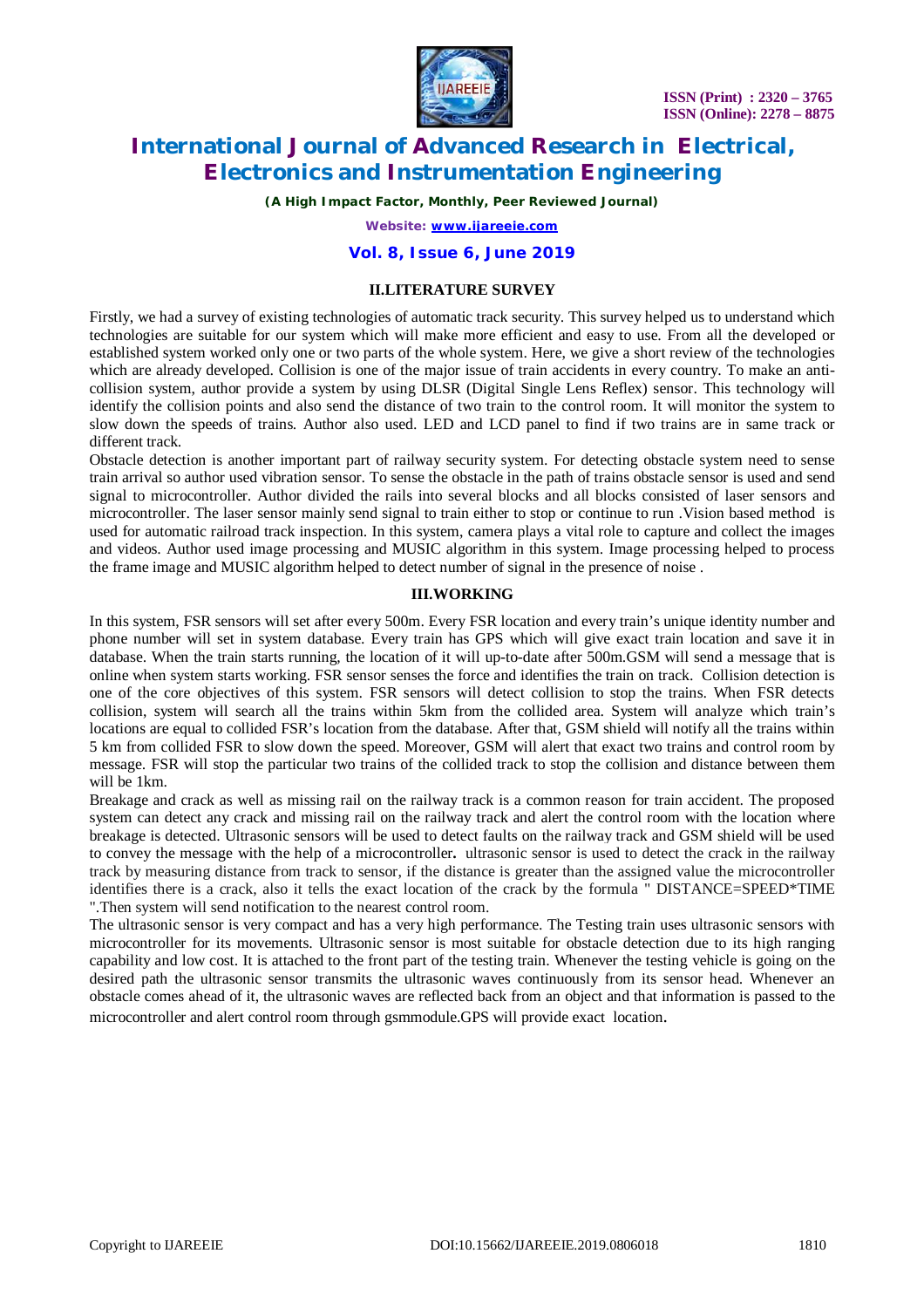

*(A High Impact Factor, Monthly, Peer Reviewed Journal)*

*Website: [www.ijareeie.com](http://www.ijareeie.com)*

**Vol. 8, Issue 6, June 2019**



Fig 1: Block diagram of collision detection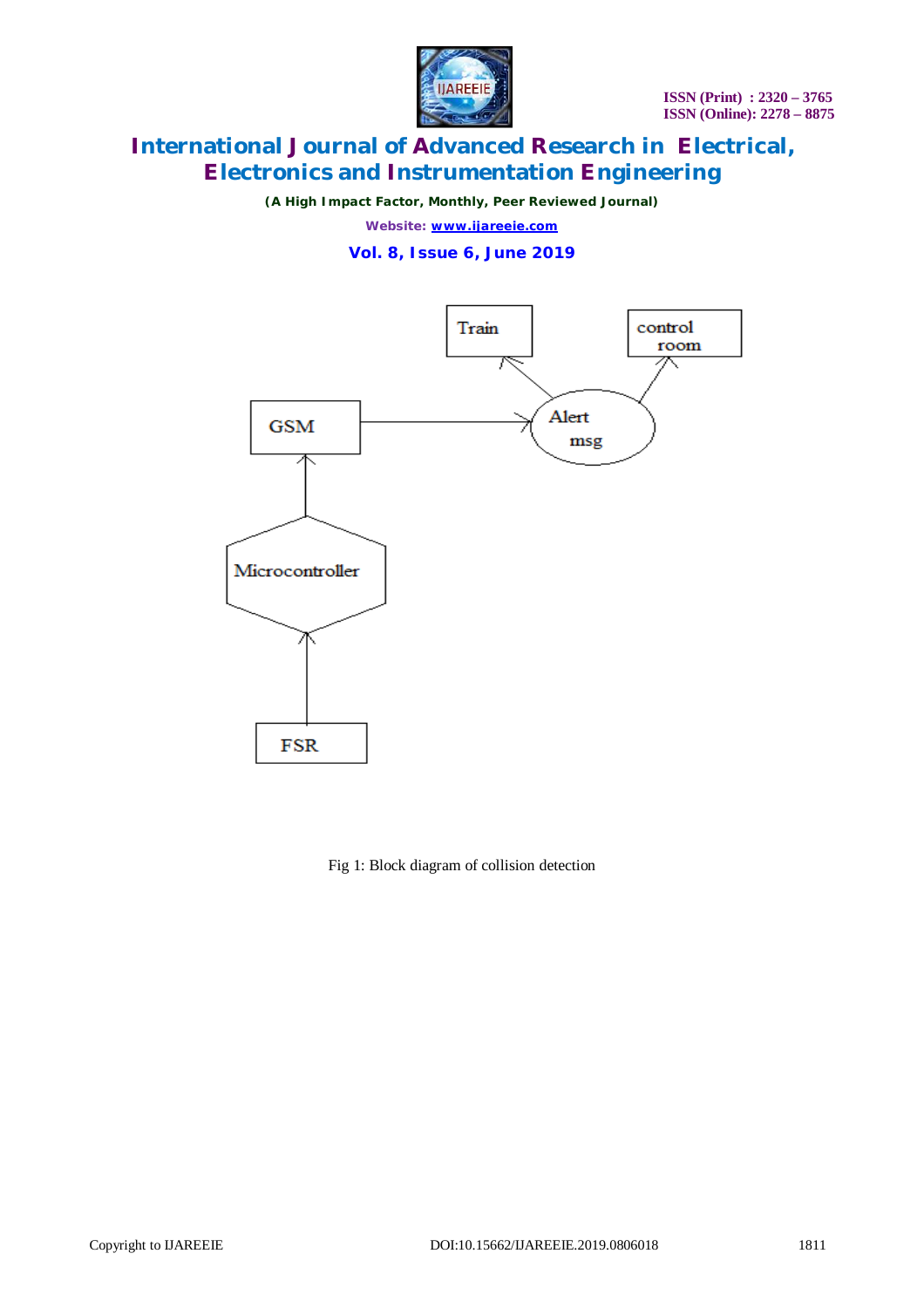

*(A High Impact Factor, Monthly, Peer Reviewed Journal)*

*Website: [www.ijareeie.com](http://www.ijareeie.com)*

**Vol. 8, Issue 6, June 2019**



Fig 2: Block diagram of crack and obstacle detection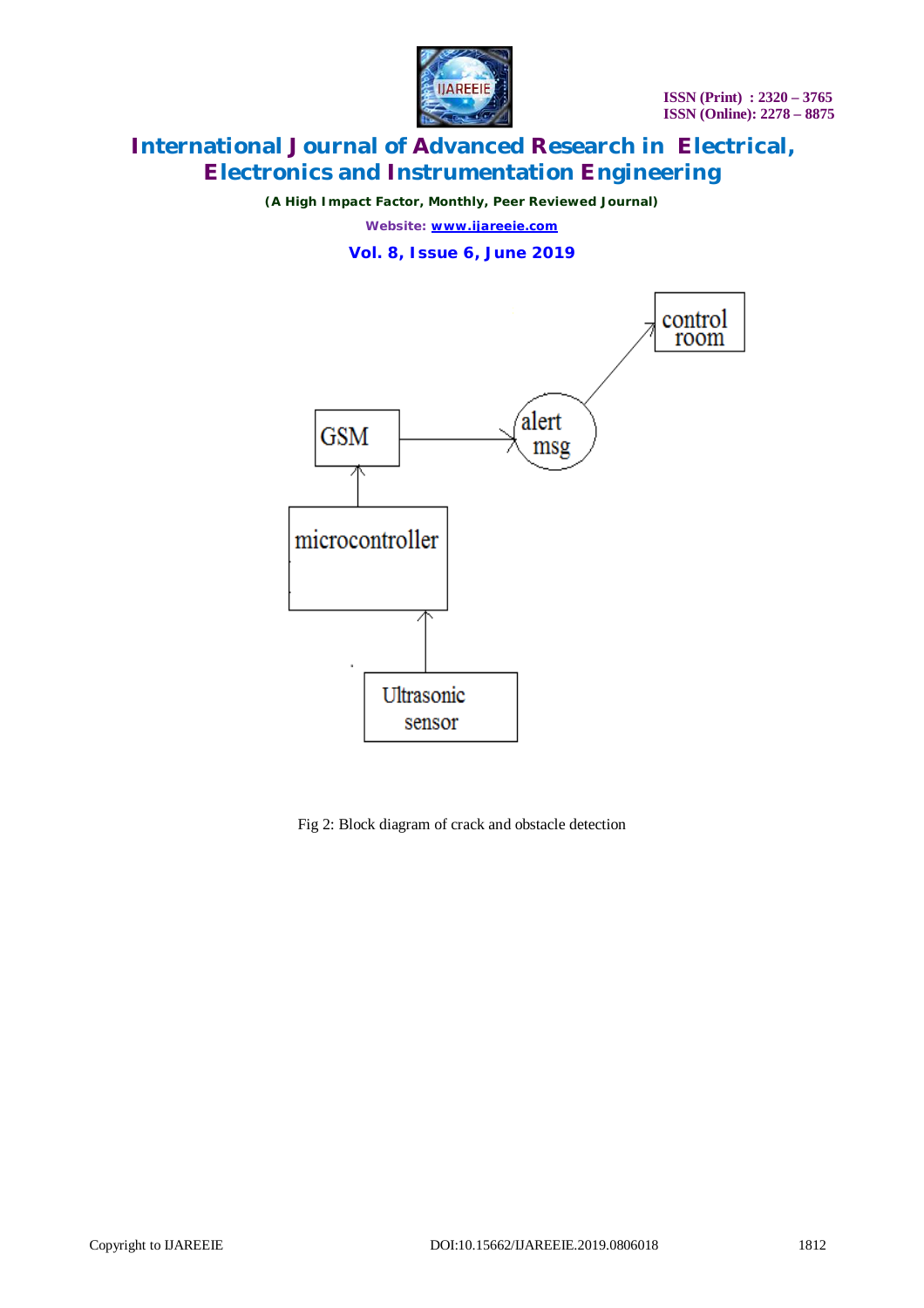**ISSN (Print) : 2320 – 3765 ISSN (Online): 2278 – 8875**



### **International Journal of Advanced Research in Electrical, Electronics and Instrumentation Engineering**

*(A High Impact Factor, Monthly, Peer Reviewed Journal) Website: [www.ijareeie.com](http://www.ijareeie.com)*

**Vol. 8, Issue 6, June 2019**

### **VI. RESULT AND DISCUSSION**



| Fig 3: Prototype of proposed system |  |
|-------------------------------------|--|
|-------------------------------------|--|

Above figure is the prototype of our proposed system.This robot will find the crack on the track. Soon after the crack is detected the the location from the gps in the system send to control room using gps..GSM and GPS function effectively to notify the user.Similarly when obstacle is detected, location and alert message is send to control room.

### **VI.CONCLUSION**

In this paper we have designed a cost effective, low-power embedded system, which facilitate better safety standards for rail tracks for preventing railway accidents due to cracks and obstacles on railway tracks. The Prototype of testing vehicle can efficiently detect cracks and obstacles on railway tracks. The result shows that this new innovative technology will increase the reliability of safety systems in railway transport. By implementing these features in real time application, we can avoid accidents up to approximately 70%.

#### **REFERENCES**

[1]. Raghupatty, Pranab, Dineshkumar, Bharath," Automatic Rail Detection Using Ultrasonic Detector", International Conference on Modern Trends in Signal Processing, 2012.

[2]. Ashwini Belkhade, S. K. " automatic vision based inspection of railway track". International Journal of Research in Engineering and